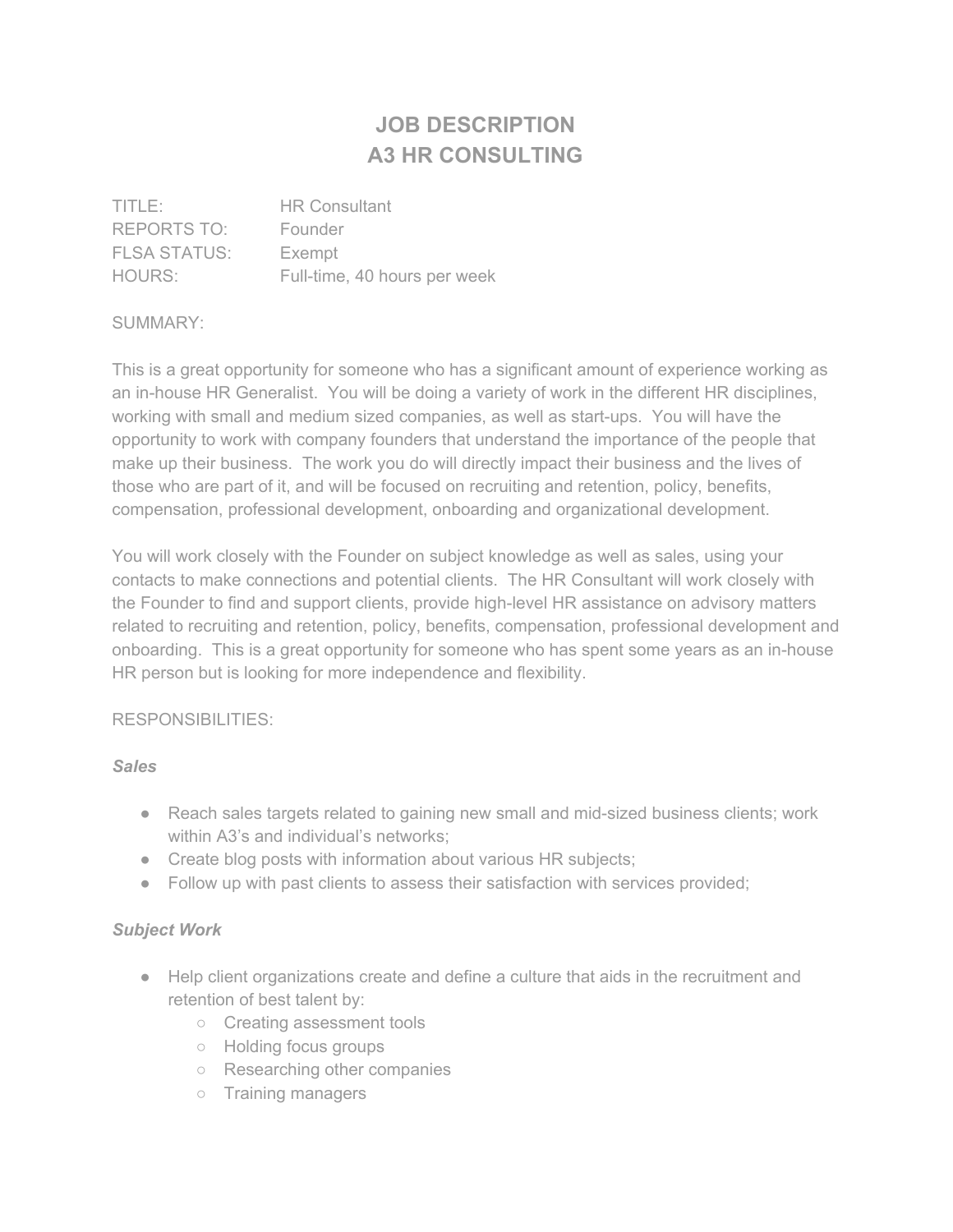- Roll-out communication
- Compensation Systems -
	- Work with hiring managers to create job descriptions that accurately fit the work being done by all contributors.
	- Assess level of qualification and training needed for each position
	- Research on market salary data
	- Creation of grades with minimum, mids and maximum
	- Roll-out communication
- Benefits packages
	- Work as a liaison between clients and vendors to establish cost-effective and competitive benefits packages;
	- Roll-out communication
	- Assist with annual renewals and putting plans out to bid
- Onboarding
	- Professional Development
	- Organizational Development
	- Executive Search
	- Employee Relations

# QUALIFICATIONS

- Ten years of HR experience, 5 at a management/decision-making level.
- Prior experience recruiting at all levels
- Familiarity with Applicant Tracking Systems preferred, at least a demonstrated knowledge of how to organize job reqs
- Employee relations experience with strong working knowledge of state and federal employment laws
- A background in creating professional development and onboarding programs preferred
- A strong understanding of the benefits and compensation landscape, preferably with prior experience overseeing open enrollment

# PHYSICAL DEMANDS/WORK ENVIRONMENT

**The physical demands described here are representative of those for this position. Reasonable accommodations will be made to enable individuals with disabilities to perform the functions.**

Work is performed in an office environment and in close proximity to other workers.

While performing the duties of this position, the employee is required to:

- Talk, hear and see in the normal range with or without correction;
- Use hands or fingers, handle, or feel objects, tools or controls;